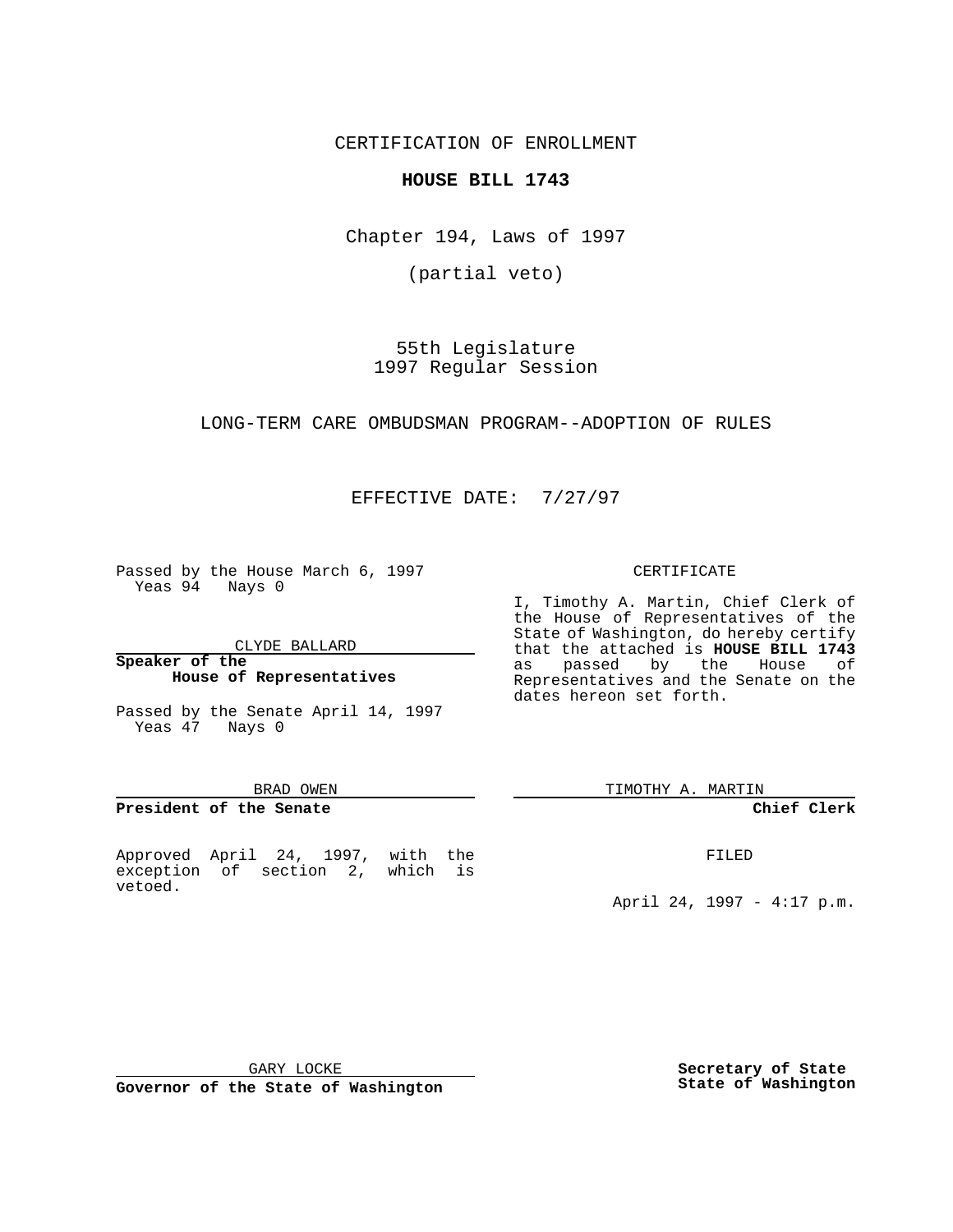# **HOUSE BILL 1743** \_\_\_\_\_\_\_\_\_\_\_\_\_\_\_\_\_\_\_\_\_\_\_\_\_\_\_\_\_\_\_\_\_\_\_\_\_\_\_\_\_\_\_\_\_\_\_

\_\_\_\_\_\_\_\_\_\_\_\_\_\_\_\_\_\_\_\_\_\_\_\_\_\_\_\_\_\_\_\_\_\_\_\_\_\_\_\_\_\_\_\_\_\_\_

Passed Legislature - 1997 Regular Session

**State of Washington 55th Legislature 1997 Regular Session By** Representatives Dyer, Cody, Kenney, Cooke and Blalock Read first time 02/06/97. Referred to Committee on Health Care.

 AN ACT Relating to the long-term care ombudsman program; amending RCW 43.190.030; and declaring an emergency.

BE IT ENACTED BY THE LEGISLATURE OF THE STATE OF WASHINGTON:

 **Sec. 1.** RCW 43.190.030 and 1995 c 399 s 105 are each amended to read as follows:

 There is created the office of the state long-term care ombudsman. The department of community, trade, and economic development shall contract with a private nonprofit organization to provide long-term care ombudsman services as specified under, and consistent with, the federal older Americans act as amended, federal mandates, the goals of the state, and the needs of its citizens. The department of community, trade, and economic development shall ensure that all program and staff support necessary to enable the ombudsman to effectively protect the interests of residents, patients, and clients of all long-term care facilities is provided by the nonprofit organization that contracts to 16 provide long-term care ombudsman services. The department of 17 community, trade, and economic development shall adopt rules to carry out this chapter and the long-term care ombudsman provisions of the federal older Americans act, as amended, and applicable federal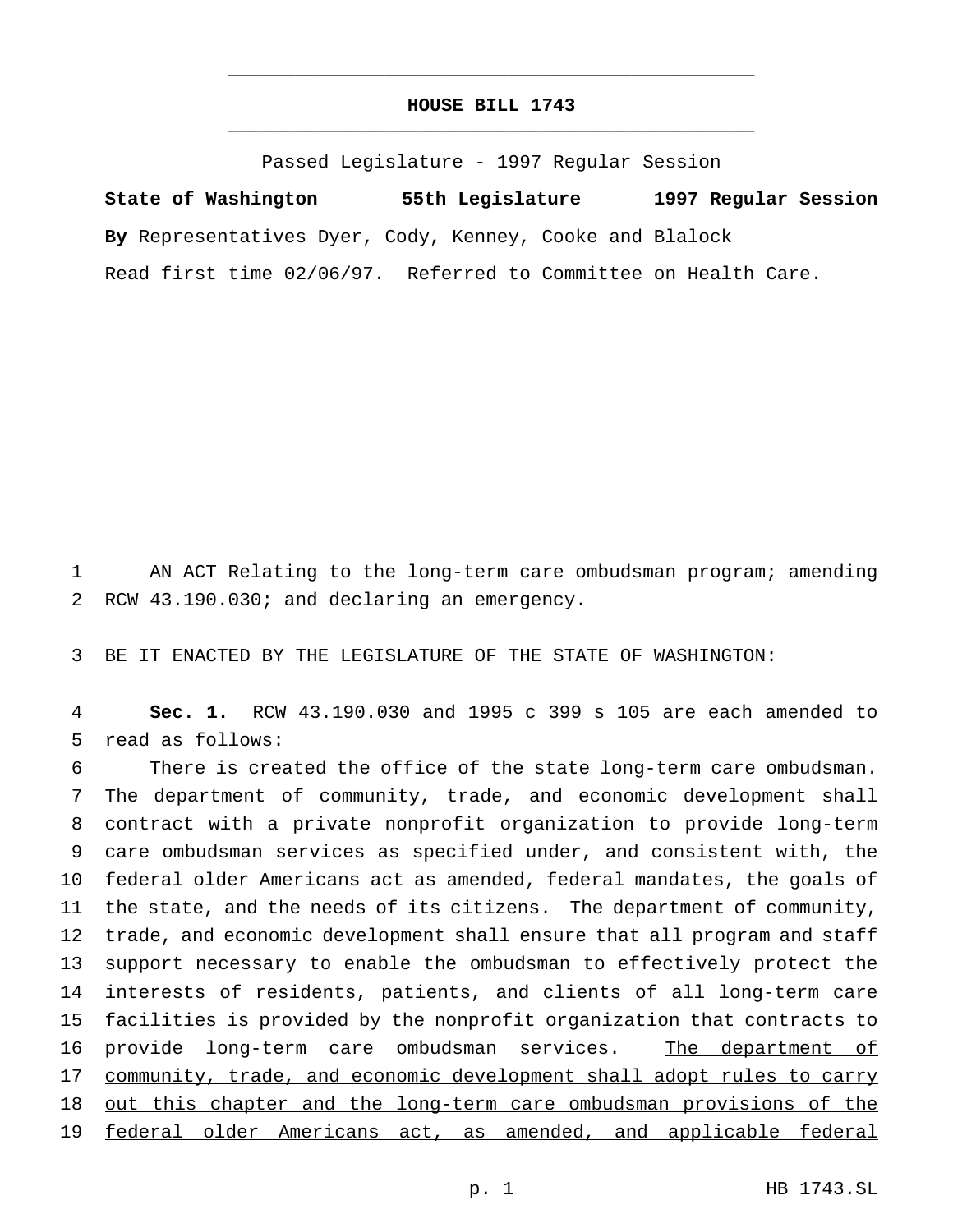1 regulations. The long-term care ombudsman program shall have the following powers and duties:

 (1) To provide services for coordinating the activities of long-term care ombudsmen throughout the state;

 (2) Carry out such other activities as the department of community, trade, and economic development deems appropriate;

 (3) Establish procedures consistent with RCW 43.190.110 for appropriate access by long-term care ombudsmen to long-term care facilities and patients' records, including procedures to protect the confidentiality of the records and ensure that the identity of any complainant or resident will not be disclosed without the written 12 consent of the complainant or resident, or upon court order;

 (4) Establish a state-wide uniform reporting system to collect and analyze data relating to complaints and conditions in long-term care facilities for the purpose of identifying and resolving significant problems, with provision for submission of such data to the department of social and health services and to the federal department of health and human services, or its successor agency, on a regular basis; and

 (5) Establish procedures to assure that any files maintained by ombudsman programs shall be disclosed only at the discretion of the ombudsman having authority over the disposition of such files, except that the identity of any complainant or resident of a long-term care facility shall not be disclosed by such ombudsman unless:

 (a) Such complainant or resident, or the complainant's or resident's legal representative, consents in writing to such disclosure; or

(b) Such disclosure is required by court order.

28 \*NEW SECTION. Sec. 2. This act is necessary for the immediate preservation of the public peace, health, or safety, or support of the state government and its existing public institutions, and takes effect immediately.

**\*Sec. 2 was vetoed. See message at end of chapter.**

Passed the House March 6, 1997. Passed the Senate April 14, 1997. Approved by the Governor April 24, 1997, with the exception of certain items that were vetoed. Filed in Office of Secretary of State April 24, 1997.